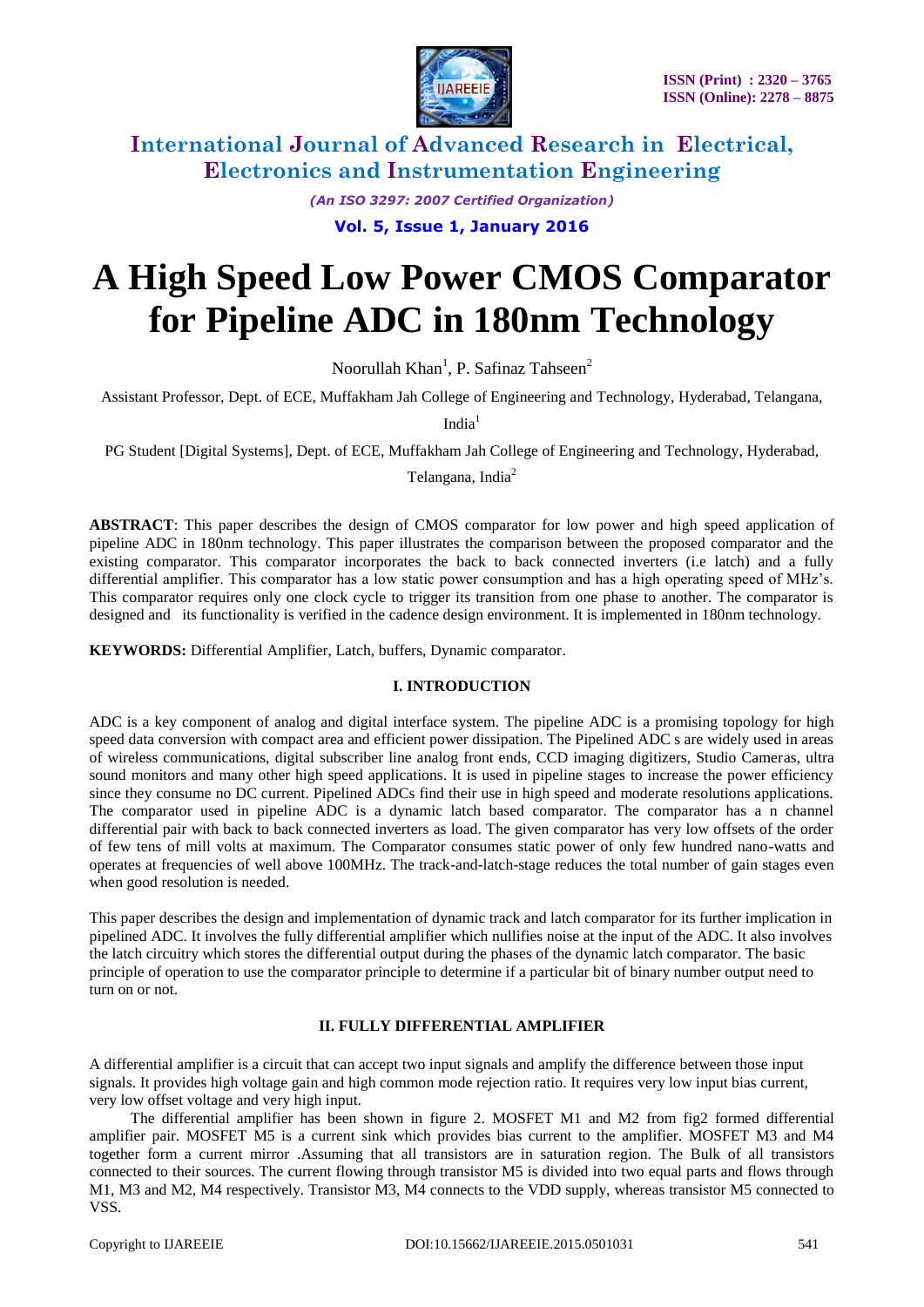

*(An ISO 3297: 2007 Certified Organization)*

**Vol. 5, Issue 1, January 2016**



Fig 2: Fully Differential Pair Amplifier

The differential amplifier output can be described as

$$
V_{out} = A(V_{in+} - V_{in-})
$$

where A is the gain of the amplifier. [1]

#### **III. DYNAMIC TRACK AND LATCH COMPARATOR**

This comparator consists of two cross-coupled inverters controlled by a latch signal. When latch is low,  $V_{\text{out+ and}}V_{\text{out-}}$ will be pulled to high voltage, the output of comparator would be locked. When latch is high, the comparator come into being a couple of two reversers that are connected end to end. The comparator during the phase1 regenerates recursively the output based on the unbalanced differential inputs and the RS latch takes in new value. The comparator during the phase2 gives a low at its output always and the RS latch remains unchanged.



Fig 3: Dynamic Track and Latch Comparator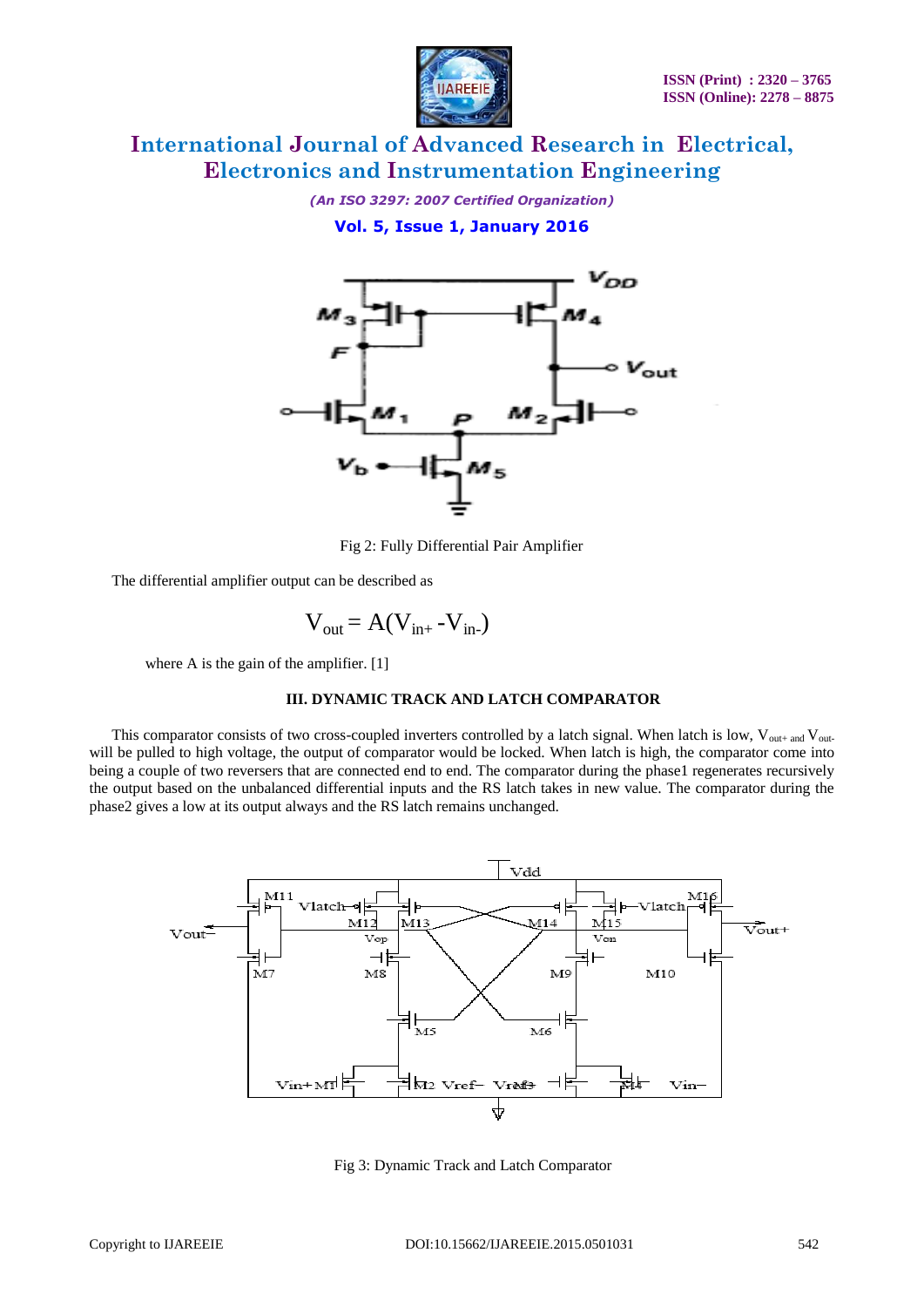

*(An ISO 3297: 2007 Certified Organization)*

## **Vol. 5, Issue 1, January 2016**

#### **IV. SIMULATION RESULTS**

The simulation of the schematic in fig 3 is done in cadence tools environment. The simulation of the dynamic Track and latch circuit is done on the test bench of the schematic as shown in fig 4.The simulation result shown in fig5 depicts the transient response of dynamic track and latch circuit.



Fig 4: Dynamic Comparator test bench schematic

The two differential input signals when fed to the dynamic Track and Latch Comparator in the fig 5 the output gets pre-charged to high voltage 1v whenever the latch bar input is low. The comparator generates the compared output of both the signals with respect to the reference signals whenever the latch bar input is high [2].



Fig 5: Transient Response of Dynamic Track and Latch comparator

The fig 6 shown below represents the comparator output operation in both the phases. When the  $V<sub>latch</sub>$  is high, the upper pre-charging switches open and stop pre-charging, the lower NMOS discharging circuit starts its operation. The comparison is made by comparing the rate of discharging the output node( $V_{on}$  &  $V_{op}$ ).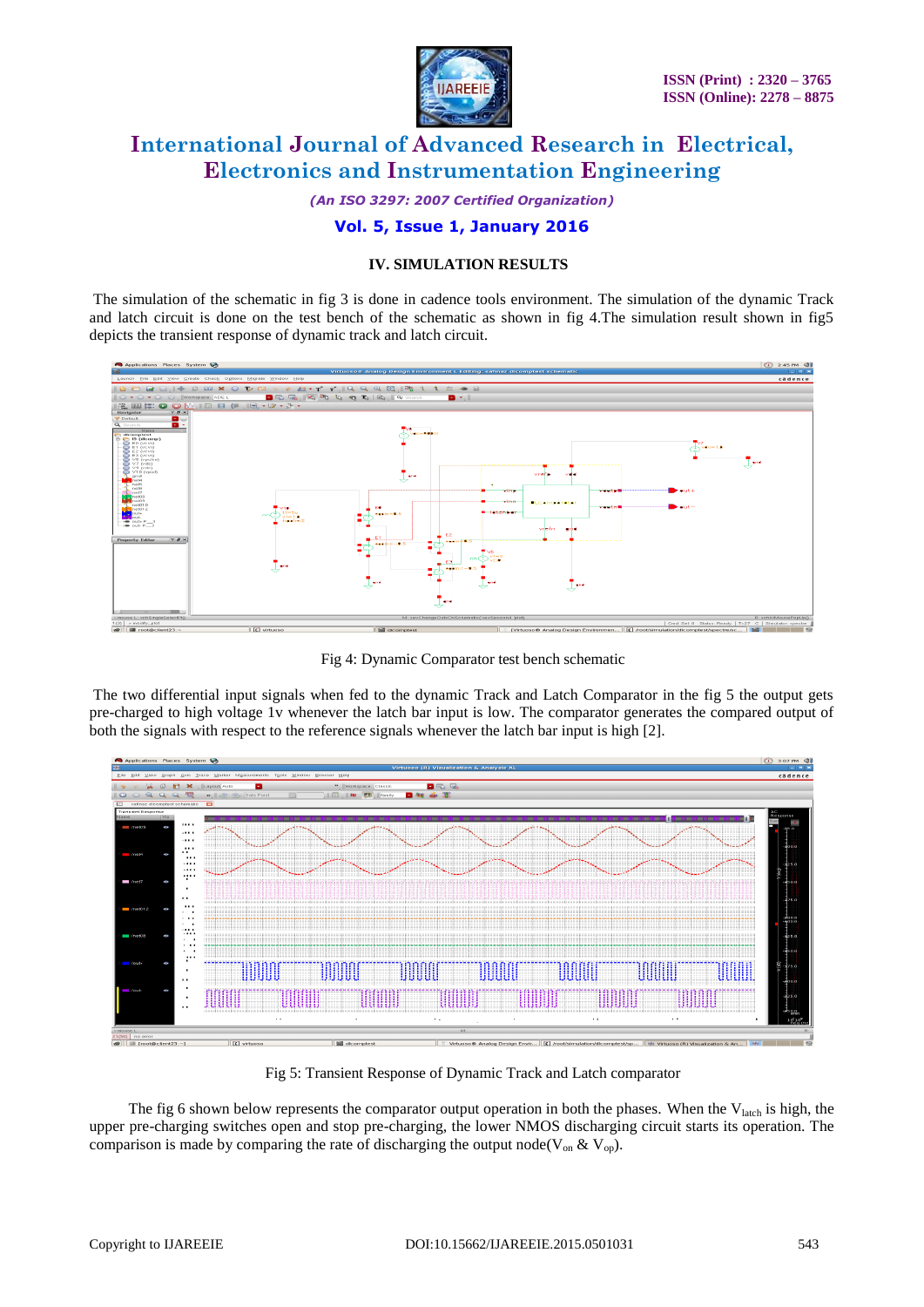

*(An ISO 3297: 2007 Certified Organization)*

## **Vol. 5, Issue 1, January 2016**



Fig 6: Comparator operation in both the phases of comparator.

The input sinusoidal signal of 500mV with 1MHz frequency when fed to the basic comparator which involves the Operational amplifier gives the square wave output as shown in fig 8.The test bench of the comparator shown in fig 7 gives the simulation result shown in fig8.



Fig 7: Basic Comparator using Operational Amplifier



Fig 8: Comparator using Operational Amplifier Simulation